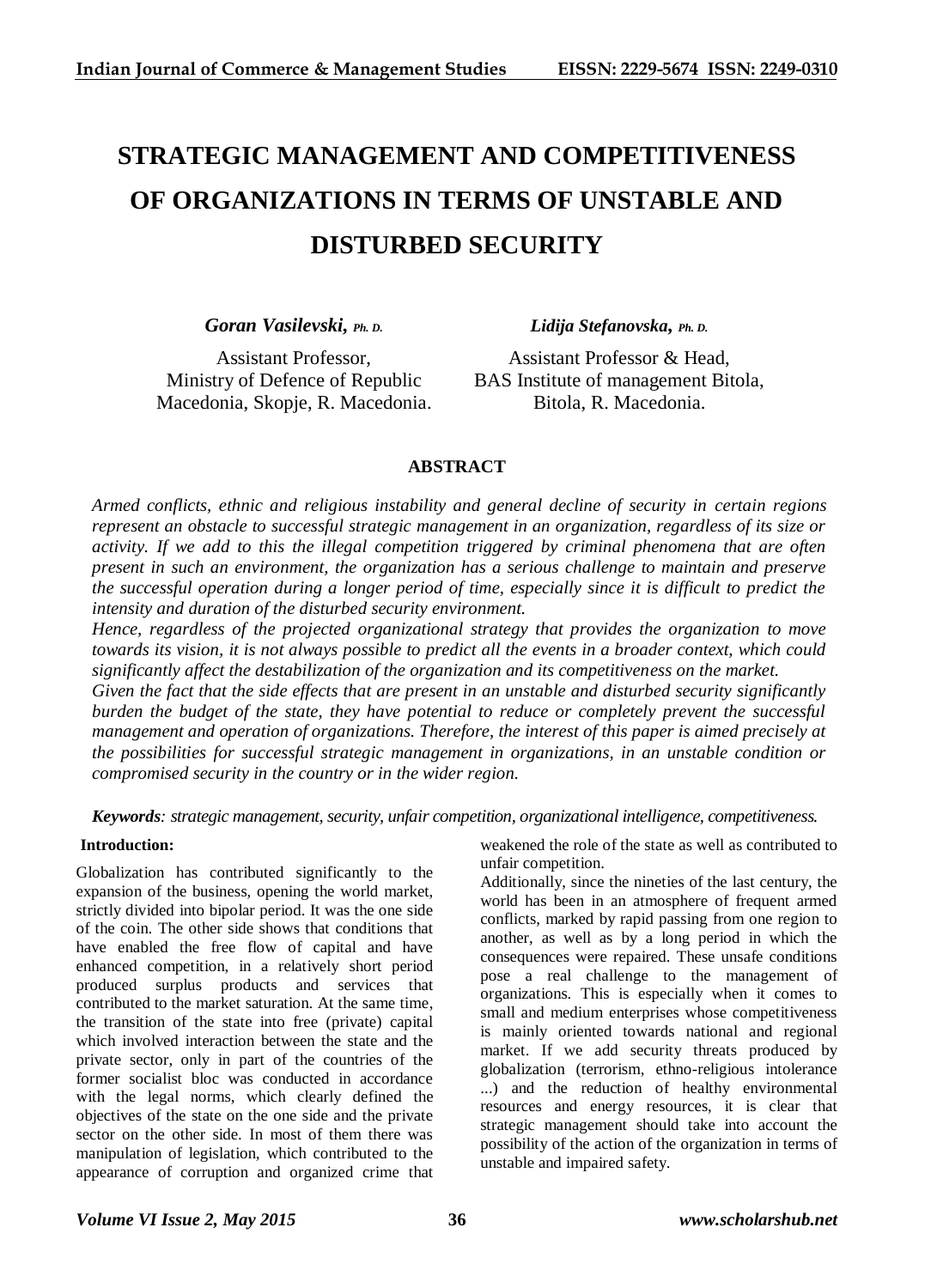Such situations require management to show skill on the harmonization of the primary objectives with actual market conditions, in order to allow profitability when the market does not insure secure conditions for action. Unsafe conditions require an entirely new approach to planning strategy for the production, marketing and distribution, as not taking into consideration the new situation will lead to non-harmonization with market reality, which in turn leads to the creation of additional losses for the organization.

Sufficient examples of negative impacts on the organization in terms of unstable and disrupted security are the crises and conflicts on the territory of the former Yugoslavia, the Middle East, the unstable states of the African continent and of course, the current crisis in Ukraine. Hence the need to create an appropriate strategy for managing the organization in such circumstances, which may be of particular importance for SMEs.

## **The impact of impaired security on strategic management:**

Impaired security in a society implies a range of phenomena that create negative effects and disturb security, or have a large contribution to the destabilization of a country, where the effects can be felt on a larger territory as well. The state of unstable or disturbed security does not go in favour of organizational management. The unpredictability of market demand and increased competition as one of the features of globalization that the management team must take into consideration in planning and policy strategy of the organization, may be additionally burdened with a disruption of the security environment in which it should be acted. Of course, the greatest impact on strategic planning has the global component and the unpredictability of events with the potential to radically change the situation in the world market.

This is confirmed by September 11, 2001 and the terrorist attack on the World Trade Centre in New York, when there was a change in the understanding of the risks. This event brutally pointed out the vulnerability of organizations in terms of security breaches and signalled a greater focus on risk management (Jolly, 2003). The latest confirmation of the impact that certain unstable areas have on organizational management and competitiveness in global terms is the current crisis in Ukraine. The continuing escalation of this latest crisis produces disturbing signals for the global economy that occur as a result of the deteriorating political and security environment in that part of the world.

Because no one can predict the future, one of the essential priorities of strategic management is an investment in quality personnel capable of successful organizational intelligence. Besides determining the market situation and the actions of the competition, this organizational segment should provide information and assessment of the security condition to the top management, which is important if the organization has the intention of long-term investment or investment in capital projects. The organizational intelligence is tasked to provide relevant information on the overall situation in a particular region, especially if there are risk indicators for the designed strategic investment of the organization. In this sense, the information on the potential deterioration of the political and security climate in the regions of interest further influence the management of the organizational strategy. Of course, it should be emphasized that despite the interoperability, this information is focused on priorities, largely different from political and military-security interests where the stakes, realistically speaking, are much higher. In simple terms, organizational intelligence includes collection, processing and dissemination of financial, commercial and government information as well as market oriented data of competitive companies, countries or alliances. The top management of any serious organization must make a serious study of the possibilities for presentation on planned markets in order to provide a better competitive position as a potential instability in the wider region could threaten the flow of funds, the realization of the planned projects and the development, investment, productivity and ultimately economic growth (Potter, 1998).

How big is the impact of the impaired security on competitiveness and the success of the organizational strategy was seen through the many years of insecurity of the maritime transport in the Gulf of Aden and the interruption of the flow of natural gas from Russia to Ukraine in 2006. In the first case, given the fact that 90% of EU trade is carried out by sea, it is clear that the competitiveness of a significant number of organizations was endangered. (Van Ginkel et al., 2010). In the case of the interruption of gas in 2006, it was caused not only direct damage to a number of organizations in the area and outside the EU, but it was interpreted as a threat to the security of the EU itself in terms of dependence on providing the necessary energy sources.

## **Examples (comparison):**

The impact of impaired security in certain regions, affects managerial performance with different effects. There are a number of examples, but we will focus on a few.

In the period of the bloc division, SFR Yugoslavia was one of the few socialist countries which consumed and exported products both from the markets of the East and West Bloc. The focusing of the Western countries to the turbulent events in the Eastern Bloc led to the collapse of the largest enterprises in Yugoslavia. Besides the separatist tendencies, the beginning of the political instability on the territory of Yugoslavia was characterized by the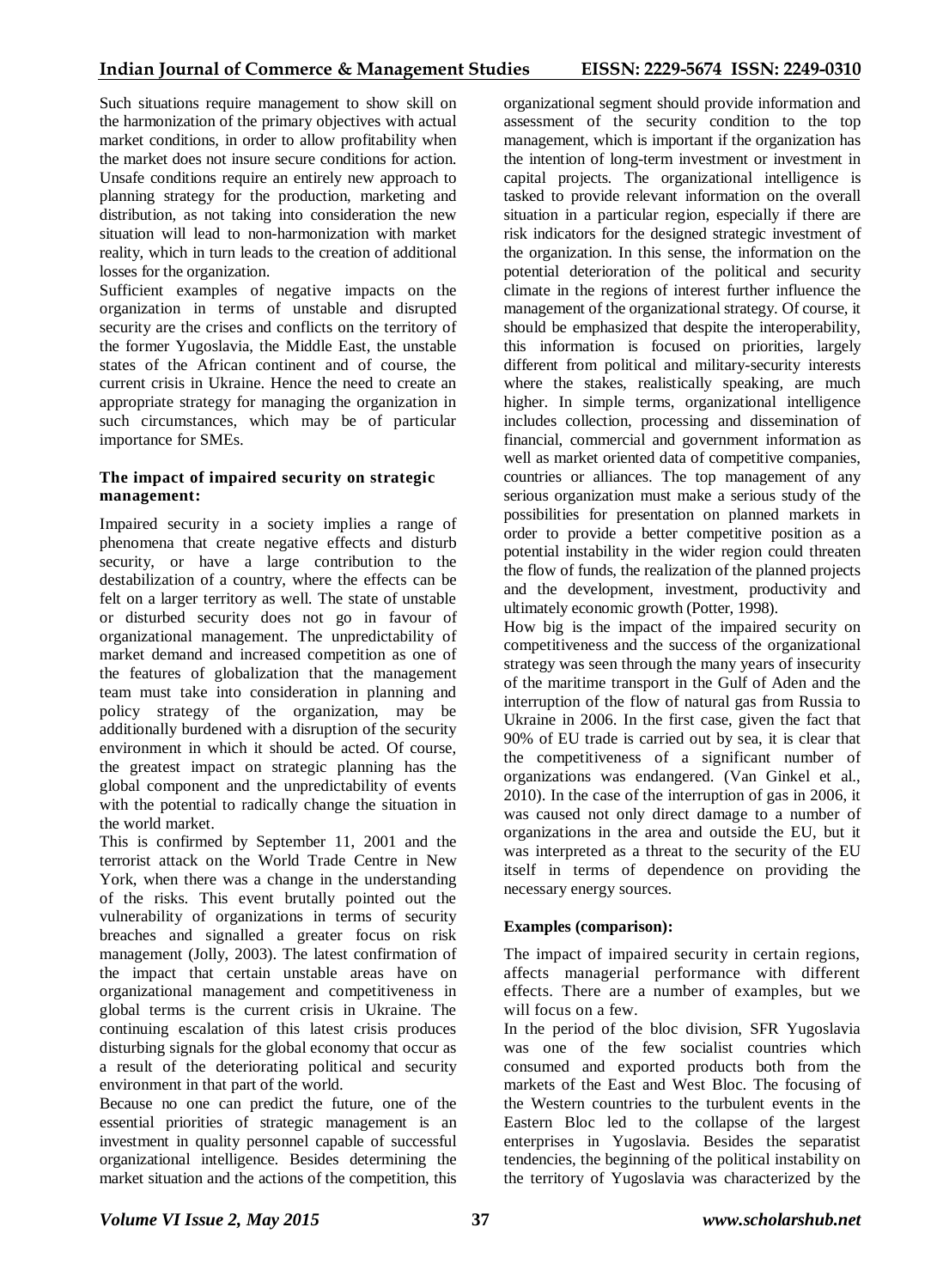fact that the market lost a number of imported products, and the state was no longer able to pay the import of oil, equipment and raw materials. That caused a break in the production process of a significant number of organizations and restrictions on providing scarce essentials, resulting in economic crisis and high inflation. It should be borne in mind that the leadership (management) of organizations in Slovenia, Croatia and a number of organizations from Serbia, were far more independent of the internal market, than in the case of Bosnia and Herzegovina, Macedonia and Montenegro. It clearly indicated the uneven economic development of the republics, which can be seen through the table which shows the GDP compared to the Yugoslav average in the period from 1960 to 1989.

**Table – 1: GDP compared to the Yugoslav average in the period from 1960 to 1989**

| Index of GDP per capita in terms of average GDP in<br>Yugoslavia in the period from 1960 to 1989 (US \$) |        |        |        |        |  |  |  |
|----------------------------------------------------------------------------------------------------------|--------|--------|--------|--------|--|--|--|
|                                                                                                          | 1960   | 1970   | 1980   | 1989   |  |  |  |
| BiH                                                                                                      | 75.95  | 67.58  | 65.98  | 67.91  |  |  |  |
| Montenegr<br>O                                                                                           | 65.67  | 76.36  | 79.00  | 73.70  |  |  |  |
| Croatia                                                                                                  | 119.30 | 125.56 | 126.68 | 126.26 |  |  |  |
| Macedonia                                                                                                | 63.85  | 69.95  | 67.24  | 64.75  |  |  |  |
| Slovenia                                                                                                 | 180.53 | 193.64 | 198.32 | 196.80 |  |  |  |
| Serbia                                                                                                   | 96.39  | 95.67  | 98.24  | 103.62 |  |  |  |

**Source:** Vojnić D.(1995), Disparity and Disintegration: The Economic Dimension of Yugoslav's Demise; Yugoslavia, the Former and Future: Geneva, Switzerland: United Nation Research Institute for Social development, 78-81

The unstable security situation which resulted from armed conflicts in the territory of the former Yugoslavia from 1991 to 2001, had the most powerful consequences in the economically weakest countries, where part of the then state-owned organizations were transformed into joint stock companies, some moved into private ownership, a significant part extinguished or went bankrupt. The adverse security environment for strategic management of organizations in this period was further deteriorated by the impact of organized crime and corruption, which weakening the role of the states in this region, were unfair competition in the reduced market. The inability of the state to allow (economically) conditions for normal competition to win the market, presented a major risk to the successful management of organizations (Buzan, 2010), which is evident with some of the states arising from Yugoslavia, especially those in the southeast. This is easily visible when comparing the index of GDP in countries with unstable security situation in long-term. The NATO intervention against Yugoslavia (then composed of Serbia and

Montenegro) should also be borne in mind because the index of GDP of Montenegro years after the separation (in 2003), is showing a remarkable progress.

**Table – 2: Comparing the index of GDP in countries with unstable security situation**

| Index of GDP per capita in terms of average GDP in<br>Yugoslavia in the period from 1960 to 1989 (US \$) |        |        |        |        |  |  |  |  |
|----------------------------------------------------------------------------------------------------------|--------|--------|--------|--------|--|--|--|--|
|                                                                                                          | 2000   | 2005   | 2009   | 2010   |  |  |  |  |
| BiH                                                                                                      |        | 55.83  | 76.58  | 78.27  |  |  |  |  |
| Montenegro                                                                                               |        | 82.38  | 129.28 | 130.86 |  |  |  |  |
| Croatia                                                                                                  | 109.34 | 157.95 | 198.89 | 192.55 |  |  |  |  |
| Macedonia                                                                                                | 58.99  | 78.77  | 112.90 | 116.29 |  |  |  |  |
| Slovenia                                                                                                 | 175.72 | 234.72 | 270.22 | 270.05 |  |  |  |  |
| Serbia                                                                                                   |        | 85.17  | 111.92 | 110.70 |  |  |  |  |

**Source:** UNECE (United Nations Economic Commission for Europe, Statistical Database), from http://w3.unece.org/pxweb/

This example is typical because the impaired security did not have a significantly negative impact on the regional and international market. It should be noted that the organizations in the former Yugoslavia, whose top management had a clear projection of the situation of national, regional and international markets, along with the security trends in the country and the environment, not only maintained competitiveness in the markets where they were present, but increased their supply in other markets as well.

The "transition shock" experienced by the Macedonian economy was extremely strong and resulted in high rates of negative GDP movement. The tendency of declining GDP was particularly pronounced in the first four years of transition, i.e. from 1990 - 1993, just as the Republic of Macedonia declared its independence, a condition that was on the verge of a crisis, in security terms (EBRD, 2002). Synthetically speaking, one of the reasons for the poor performance of Macedonia's economy is the strong influence of a string of non-economic factors, including embargoes and the Kosovo crisis. According to the main macroeconomic indicators derived from EBRD 2002, and the Ministry of Finance of the Republic Macedonia (Ministry of finance, 2001), it can be concluded that in that period the state lacked foreign direct investments, which modestly begin to occur in 1994.

Also, political and security developments in Ukraine, for the second time in a relatively short period, significantly worsen market conditions. The deteriorating security situation has particularly undesirable effects on the profitable operation of a significant number of organizations from the EU and Russia. In fact, the risks around the projections for the global economy are mainly associated with the conflict in Ukraine and its duration. Geopolitical tensions over Ukraine that still exist, the reduced production by Libya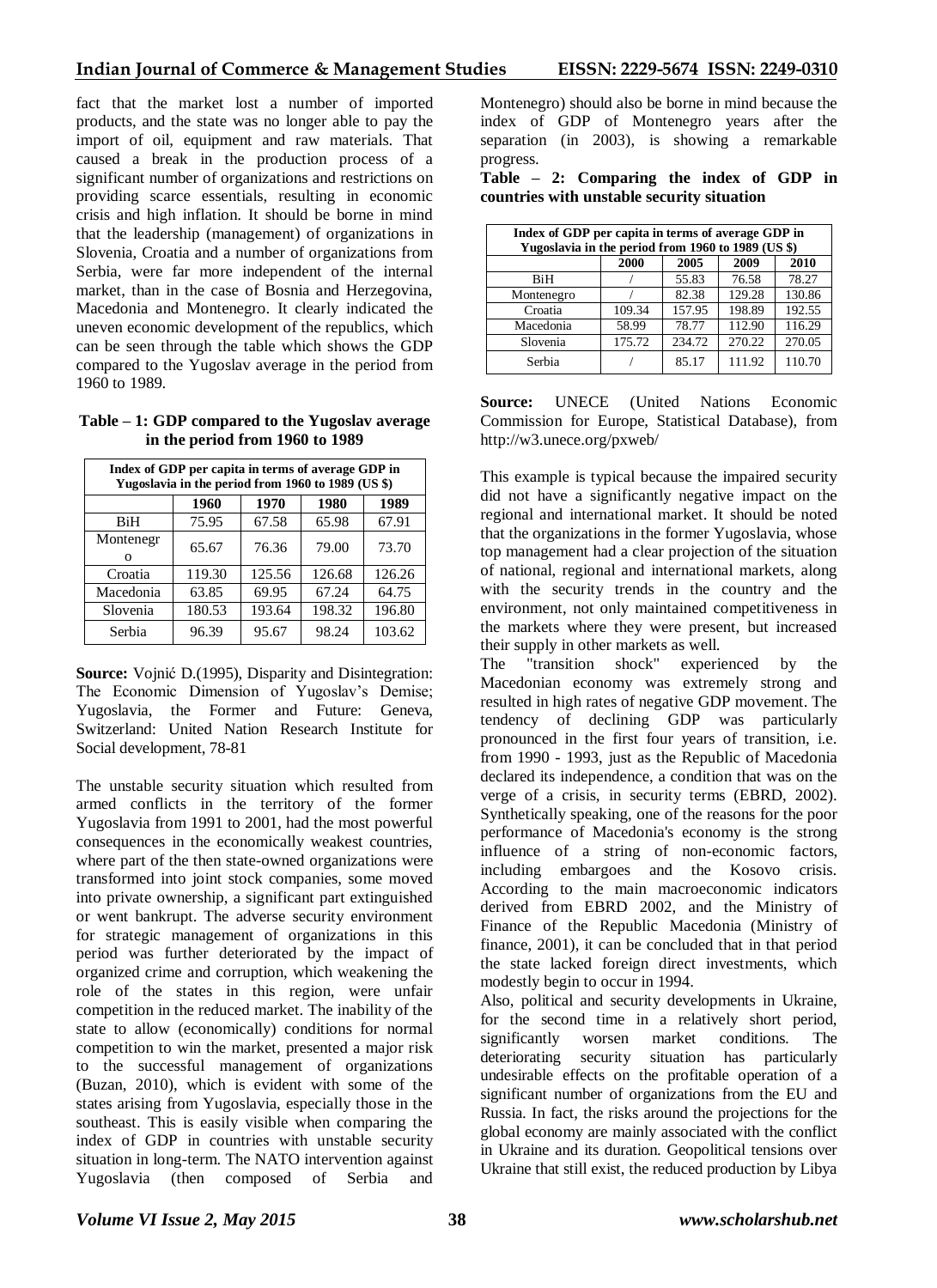due to the military conflict and the unfolding of the conflict in Iraq is the reason that in the second quarter of 2014 there was a small increase in oil prices, expressed in Euros. Thus, the price of crude oil "Brent" was EUR 80.08 a barrel in this period, on average, which was an increase of 1.6% compared to the previous quarter (NBRM, 2014).

Also, in the inflation expectations survey conducted in June 2014 the respondents as the main factors for their expectations cited the low domestic inflation performance, low inflation in the Euro zone, a possible increase in food prices due to the bad weather that hit the region, as well as uncertainty about the movement of prices of fuels in terms of military crises in Ukraine and Iraq (NBRM, 2014).

#### **Institutional support for developing Countries:**

The impaired security in many of the countries, especially in the Balkans, caused abnormal climate for creating new and maintaining the existing businesses. Therefore, in most of the developing countries the institutional infrastructure was created in order to support businesses, especially the SMEs. Croatia can be cited as a positive example, which made a big step in this direction, as can be seen from the chart below, which was one of the prerequisites for entry into the EU.

In 2007 Croatia adjusted the Company Law to European standards, which actually facilitated the process of achieving the vision of Croatia's entry into the European family.

#### **Table 3: Institutional infrastructure created in order to support businesses**

|                           | Central Agency          | Regional Agency           | <b>Local Agencies</b> | <b>Business Incubators</b> | <b>Inovation Centres</b> | Entrepreneurship<br>Zones | Information Centres       | <b>Consulting Network</b> |
|---------------------------|-------------------------|---------------------------|-----------------------|----------------------------|--------------------------|---------------------------|---------------------------|---------------------------|
| Serbia                    | $\mathbf{x}$            | x                         | x                     | X                          |                          | x                         | x                         |                           |
| Croatia                   |                         | $\boldsymbol{\mathrm{X}}$ | $\mathbf x$           | $\boldsymbol{\mathrm{X}}$  | X                        | $\boldsymbol{\mathrm{X}}$ | $\boldsymbol{\mathrm{X}}$ | $\mathbf x$               |
| Bosnia and<br>Herzegovina |                         | x                         | x                     | x                          |                          |                           | $\boldsymbol{\mathrm{x}}$ |                           |
| Macedonia                 | x                       | $\boldsymbol{\mathrm{X}}$ | x                     | x                          |                          |                           | $\boldsymbol{\mathrm{x}}$ |                           |
| Bulgaria                  | $\overline{\mathbf{X}}$ | $\boldsymbol{\mathrm{X}}$ | $\bf x$               | $\boldsymbol{\mathrm{X}}$  |                          |                           | $\boldsymbol{\mathrm{X}}$ |                           |
| Romania                   | X                       | $\boldsymbol{\mathrm{X}}$ | X                     | X                          | X                        |                           | $\mathbf x$               |                           |

**Source:** Risteska A. The Impact of Small and Medium Enterprises on Economic Development, with Particular Reference to the Republic of Macedonia, (Unpublished Doctoral dissertation), UKLO Bitola, p. 146;

The significance of the development of SMEs is undeniable, given the fact that they become an important factor in the development of the overall economy of a country and have taken the role of leaders of the new way of doing business. It is undeniable that one of the main factors that make this possible is the application of ICT in their current work. It helps the application of ICT in organizations management especially if the security is impaired or there is a transition period, given the fact that the organization reduces the operating costs. The implementation of modern ICT products and services by SMEs is the basis for the development of structural competition, especially important for foreign markets and one of the key measures for association in the European Community. GFA Consulting Group in the analysis of ICT in the SME sector in the country said that "in 2006 the level is lower than the corresponding levels of EU countries in the period from 2000 to 2001, which means that the country is more than 5 years late in application of ICT in the SME sector." This fits well with the recommendations of strategic managers who in such crisis situations recommend hybrid strategy, i.e. a strategy of competitive advantage where the focus is on low costs, but when the market believes that the products have superior value (Bowman, 1996) It comes from the fact that today consumers worldwide require elevated values in products and services.

### **Conclusion:**

In conditions of poor security, strategic managers rely on the application of situational analysis, which refers to the observation, description and analysis of the situation in which the organization is. It includes analysis of the external environment, analysis of internal capacity, a description of the existing strategy and analysis of the financial performance of the organization in the previous period and now.

If we start from the fact how the term crisis is defined in the dictionary Merriam-Webster: "unstable or critical time or order of things when a crucial change is anticipated" (http://www.merriam), then it is more than clear that by the application of situational analysis of strategic managers they need to make certain decisions accompanied by a series of organizational changes. It is an integral part of their managerial work, which as a result should lead to streamlining organizational actions in the right direction, given the circumstances in which they operate. However, specificity is bigger when it comes to unstable security environment, such as (Boin et al., 2010).

Decisions can have major consequences that can affect the fundamental values of the organization and the interests of the community;

Timeframe is often relatively short, causing huge pressure for strategic managers, which in itself raises the fact that in this case, the process of deciding cannot pass all stages recommended by literature and practice;

If it comes to managing organizations that exist in areas with long-term crises, crisis team members may become victims of the so-called " Bunker syndrome ",